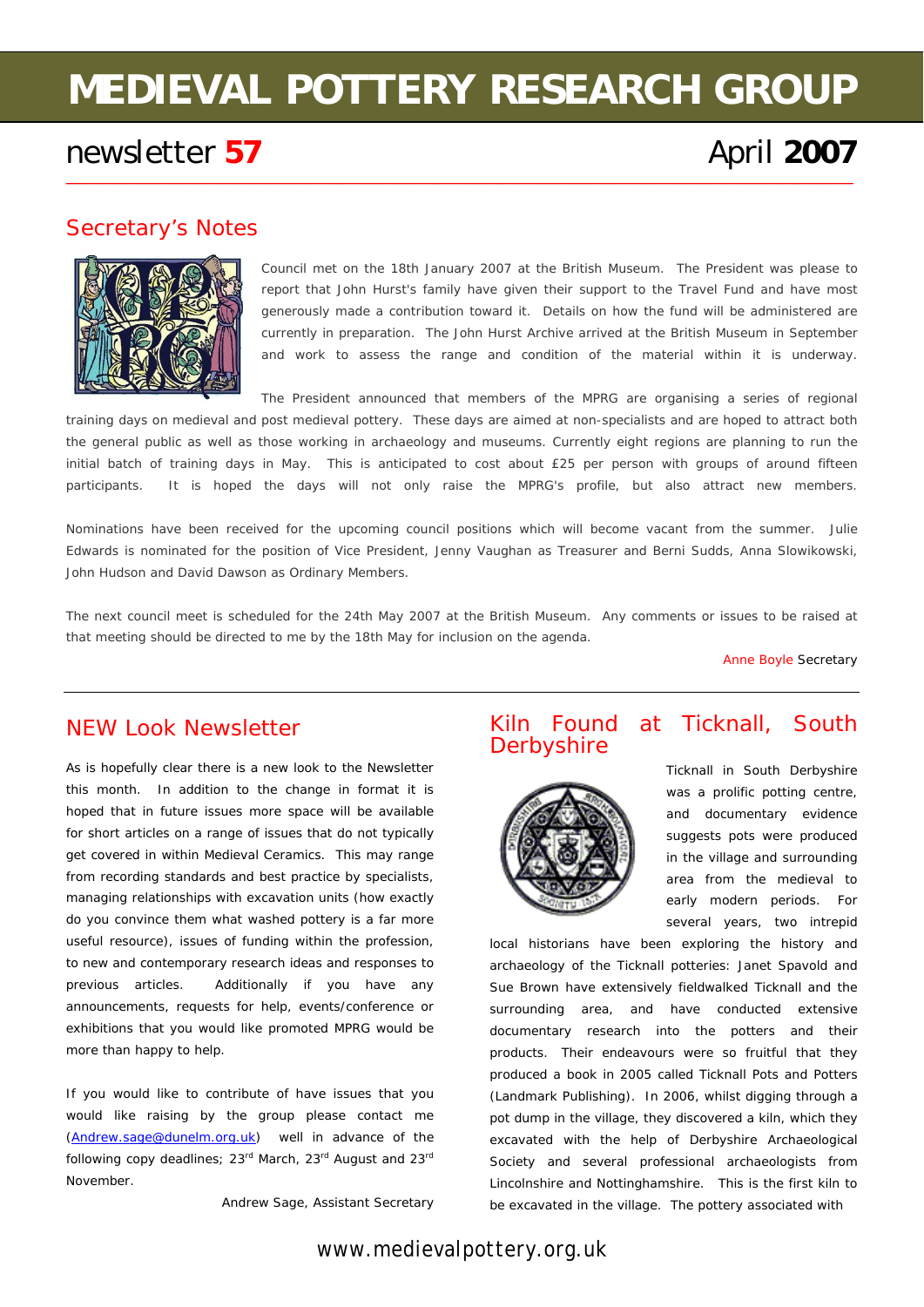the kiln consists of Midlands Purple and Cistercian wares, and this kiln joins several others in the vicinity which Janet and Sue's research has shown were also producing these wares.



The pottery is currently being quantified by Anne Boyle and a site report is being produced by Janet Spavold, Sue Brown and Ian Rowlandson. Dr. Alan Vince has been granted money by the Derbyshire Archaeological Society to carry out chemical and thin section analysis on the Ticknall pottery, and this is currently in progress. The culmination of all this work will be an article and a conference (planned for October 2007 – details will be featured in the next newsletter). Further details on the Ticknall potteries can be found at [www.ticknallpots.co.uk](http://www.ticknallpots.co.uk/)

Anne Boyle

## Medieval Ceramics

We are pleased to announce that both Volume 28 (the Winchester Conference) and Volume 29 (Dublin) of *Medieval Ceramics* will be published in time to be distributed at the one-day conference in June. Copies for those not attending will be posted out. New printers and a new type-setter means that the journal also has a new colorful look inside and out, which we hope will be welcomed.

Funding has also been confirmed by English Heritage for the Harlow Monograph; *The Harlow Pottery Industries* by Walter Davey and Helen Walker and it is hoped that this will also be available sometime this year. Work also well advanced on Volume 30 for publication next year.

#### John Hurst Legacy

The **John Hurst archive** has kindly been given to the British Museum to curate. It arrived in the Museum in September, a room has been provided to house it and work is underway to conserve it and plans are being drawn up with regards as how best to manage the archive. The archive includes a type series of imported pottery, a type series of medieval and post-medieval sherds from the UK and an extensive paper archive, as well as books.

#### **John Hurst Travel Fund**

In recognition of the enormous contribution made by John Hurst to the study of medieval and post-medieval pottery MPRG has set up a fund to contribute to the travel expenses of students and researchers studying pottery in Britain and Europe. The fund has been created from donations by MPRG members and the family of John Hurst and is open to all MPRG members.

The first applications for money from the fund will be considered at the beginning of July this year. For details please contact Victoria Bryant: [vbryant@worcestershire.gov.uk](mailto:vbryant@worcestershire.gov.uk) 

### German Stoneware Website

A new website has been set up by 5 museums in the Rhineland which focus on the products of the Stoneware production centres. Whilst much of the site is in German the project will eventually result in a large databank of material being available online and maybe a valuable resource. The website is; www.rheinische-keramik.de

#### Pottery on the Move MPRG One-Day conference at York, 9<sup>th</sup> June 2007

This years one day conference is to be held at the House of Laymen, St. William's College, York. The focus of the event is the method, meaning and distribution of medieval pottery. As is fitting for the location the majority of the papers concentrate on the north or east coast. Further details will be included with this mailing and are also available on the website. This will be Duncan Brown's penultimate conference and we will shortly need to find someone to take over and continue his excellent work. Further details will be available in the next newsletter.